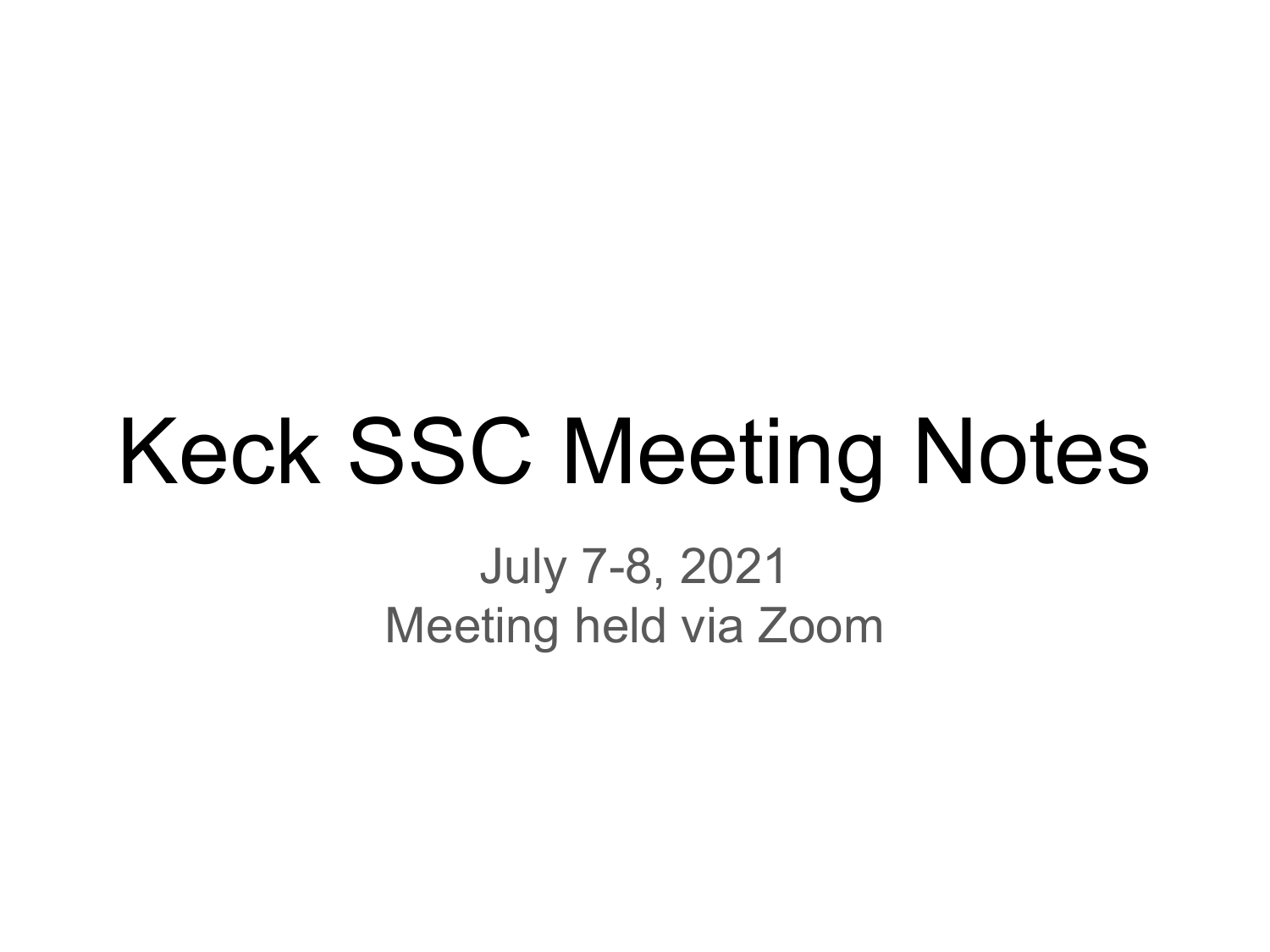#### Observatory Report

- WMKO HQ staff have been back since June 1. Some observers are returning.
- VSQ will be open and WMKO welcomes observers starting of 2021B
- New 15-person Maunakea Working Group constituted by Hawaii House of Reps. Rich Matsuda (WMKO) is sole MKO representative.
	- Schedule is to provide report this year
- MKO Directors working with UH on lease renewal; work planned for 18 mo.
- FY22 plan consistent (includes support for deployment of KPF, KCRM, LFC, and DSI dev.)
- Keck Science Meeting on Sep 9-10 will be hybrid UCSD + virtual. Register soon!
- New comprehensive strategic plan starting. Intend to have draft March 2022
	- Employing Stylus facilitation firm.
	- John O'Meara is leading the science component of the new strategic plan
	- Process is still TBD (details to be worked out in July and early August). Possible KSM breakout session or extra-day meeting.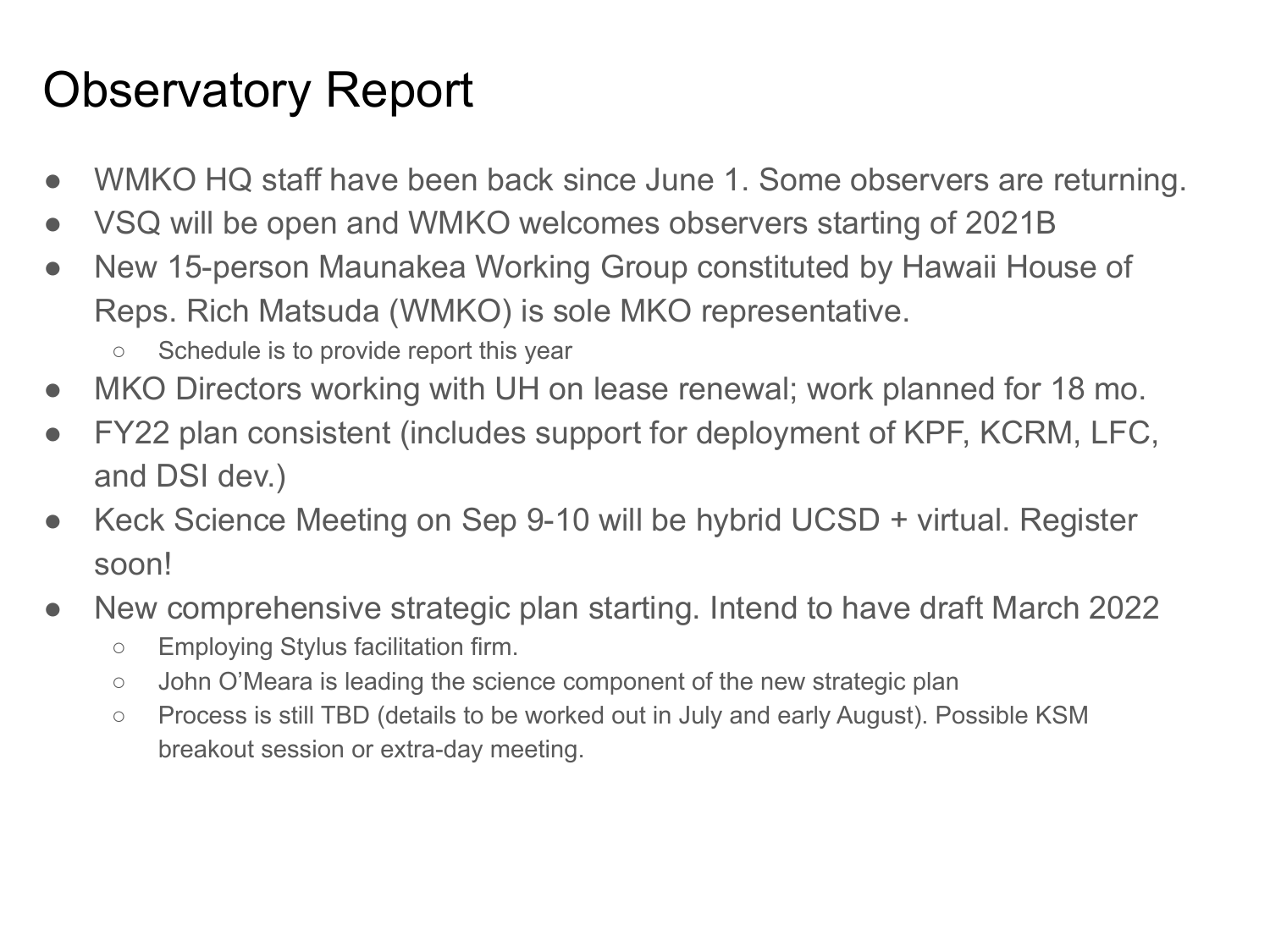#### Observatory report (New Instruments - 2)

- KPF expected to be delivered Jan 2022 and is on or under budget
- KCRM delivery expected to be delivered March 2022 then must be integrated with KCWI. Project is on budget, shared risk observing planned for 2022B
- Laser Freq Comb delivery expected Feb 2022 and is funded and on budget.
- LRIS red detector upgrade has been delivered and is operational retires risk!
- SCALES PDR planned Dec 2021.
- FOBOS completed successful conceptual design review.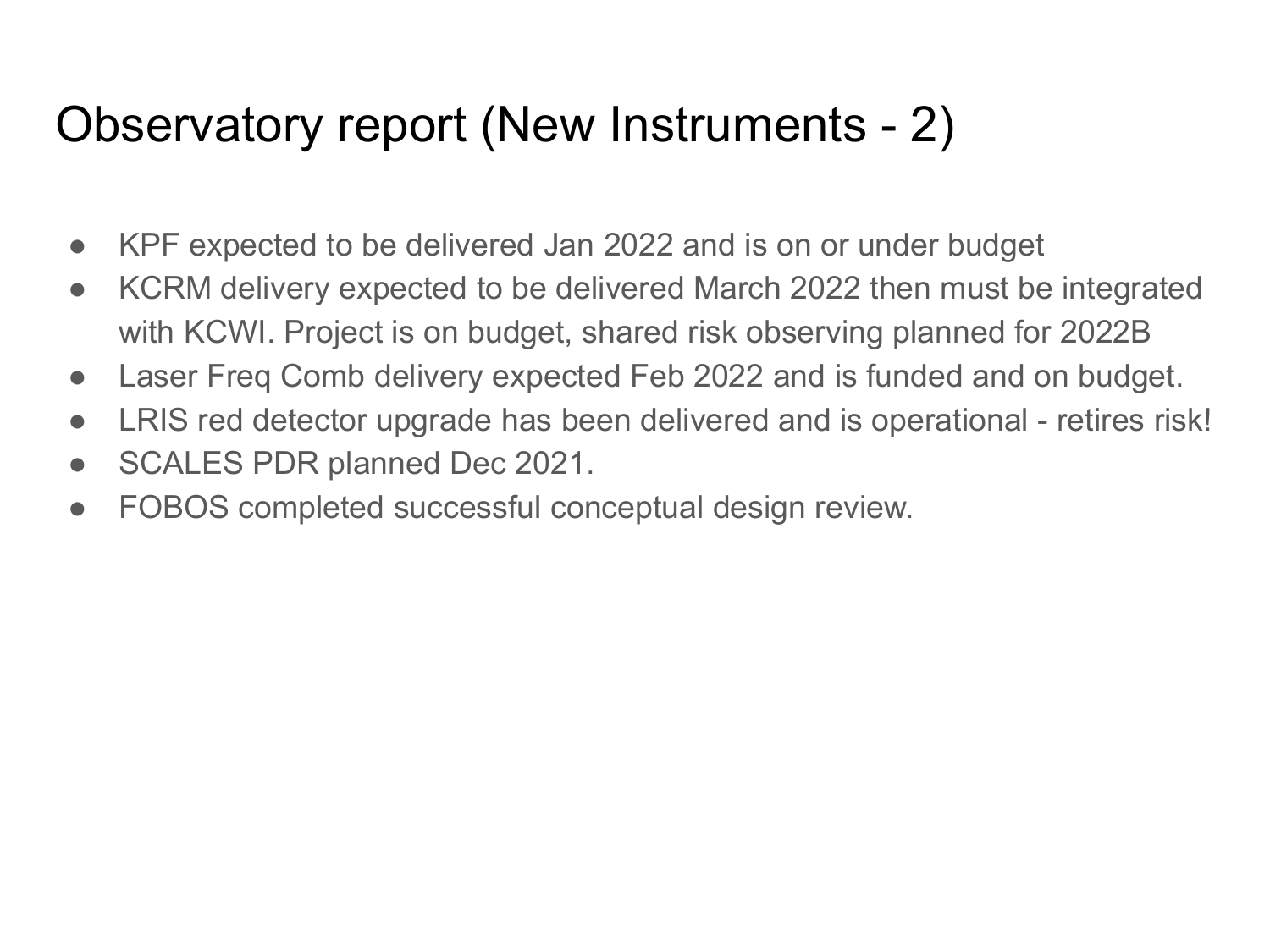#### Observatory report (3)

- KCWI python DRP released, compatible with new Data Services Initiative (DSI). Real-time DRP currently being tested at Keck.
	- Back-end infrastructure review this Fall. Front-end UI design early next year.
- WMKO Diversity Equity & Inclusion (DEI) actions: committee formed, statement & code of conduct, training started
- WMKO is recruiting a new Chief of Operations and a HR manager.
- Luca Rizzi (SA and DSI lead) is leaving to become a program director at NSF related to facilities. Mechanical engineering lead Sam Park is also leaving.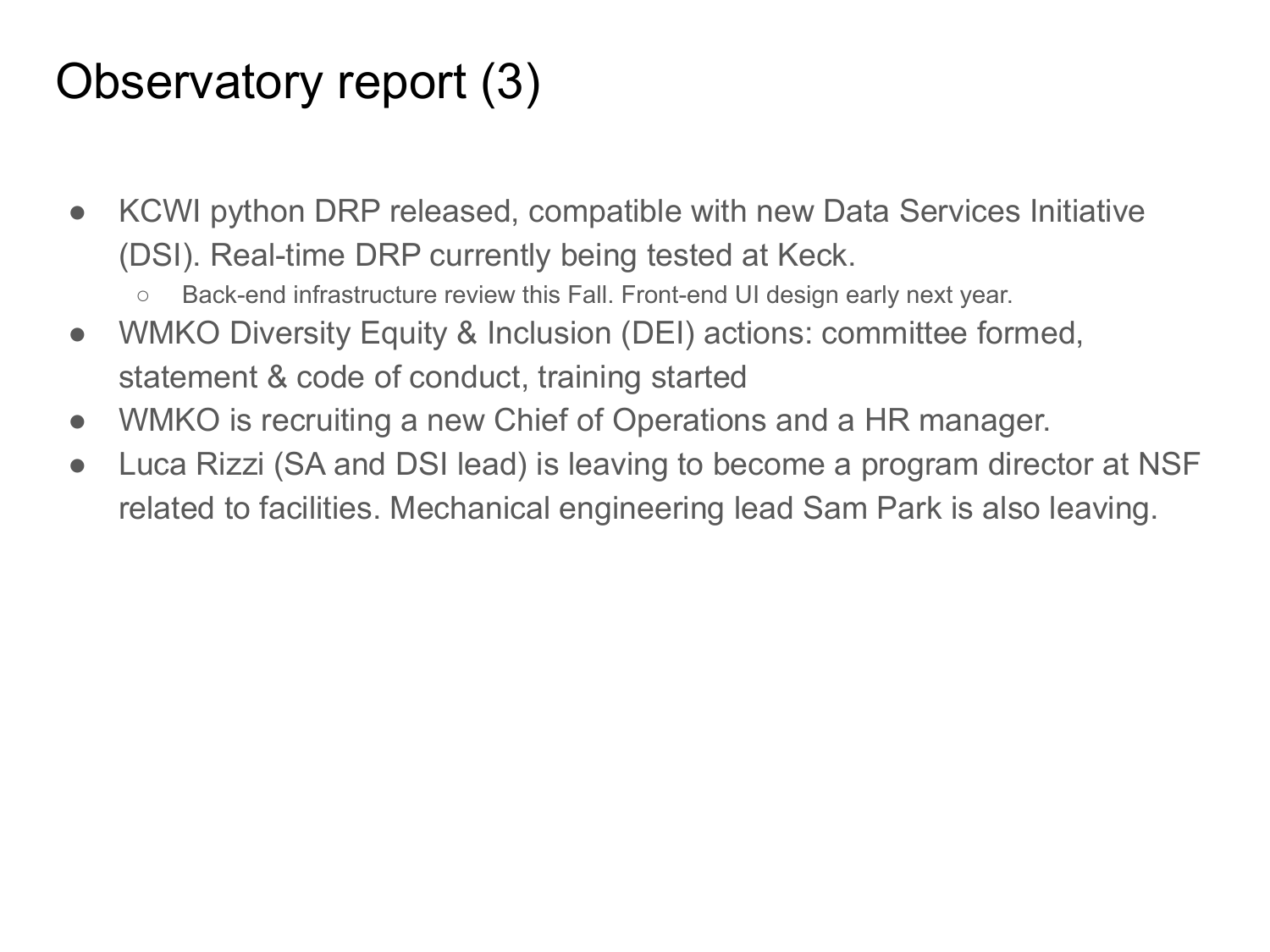#### Summary of white papers, process, and tools

| <b>Total Concept</b>          | Ś  | 74,134  | 440  |
|-------------------------------|----|---------|------|
| <b>Total Mini Grant</b>       | \$ | 70,663  | 40   |
| <b>Total Phase A</b>          | Ś  | 584,844 | 240  |
| <b>Total Proposal Request</b> | Ś  | 66,757  | 340  |
| <b>Grant total</b>            |    | 796,398 | 1060 |

14 total proposals received, requesting ~\$800K in total.

Table shows total requests for funding from WP process & WMKO staff hours, broken down by proposal category.

Some projects supported in previous cycles were invited to present updates to the SSC, summarized in the following slides. The remainder of the meeting time was devoted to proposal evaluation, ranking, and discussion of recommendations for support.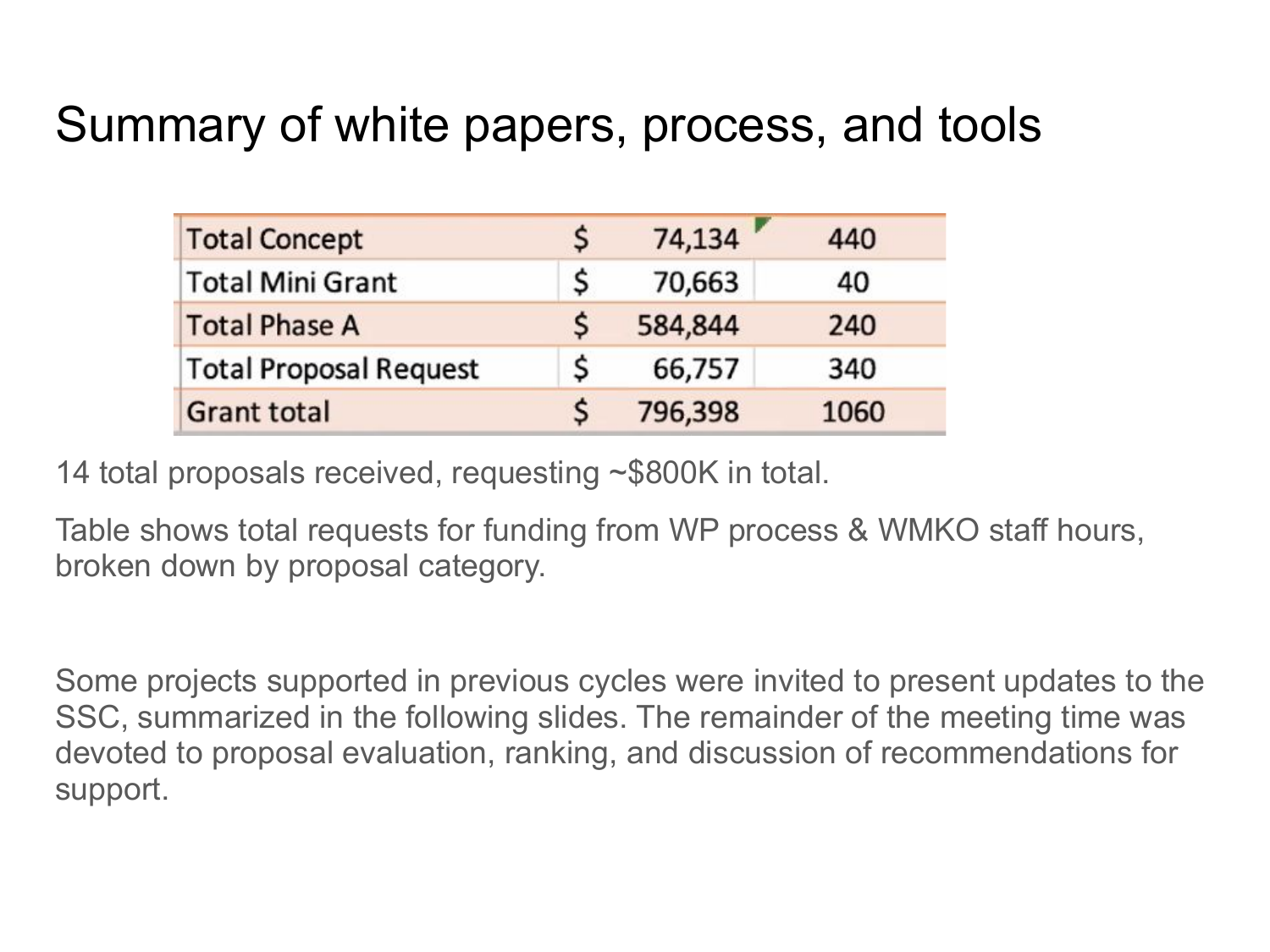# AO Future Study Group (FSG) Report

- Presenter: Mike Fitzgerald
- Monthly meetings covering several developments:
	- **HAKA:** MRI pending, and the FSG considers this a priority. The use of PyWFS will provide great improvement. The FSG recommends for the team to continue maturing the project even without a MRI success
	- **Efficiency / stability:** The FSG welcomes the investment and suggests continue involvement with WMKO.
	- **ASM:** enables GLAO wide-field seeing improvement for a number of instrument, and lower background. The FSG should assist in the study of GLAO and add GLAO members to the FSG.
	- **Post-dawn observing:** is an attractive capability but it has not further developed/investigated. The recommendation is for the WMKO staff to investigate its applicability.
	- **ORCAS:** interesting path for AO investment, and the FSG recommends for continued support.
	- **Next-steps:** for instance if HAKA is funded the FSG recommends considering developing a visible camera.
	- **Strategic planning:** the FSG considers having strategic science workshops (OIR universe, exoplanets and enhanced seeing science).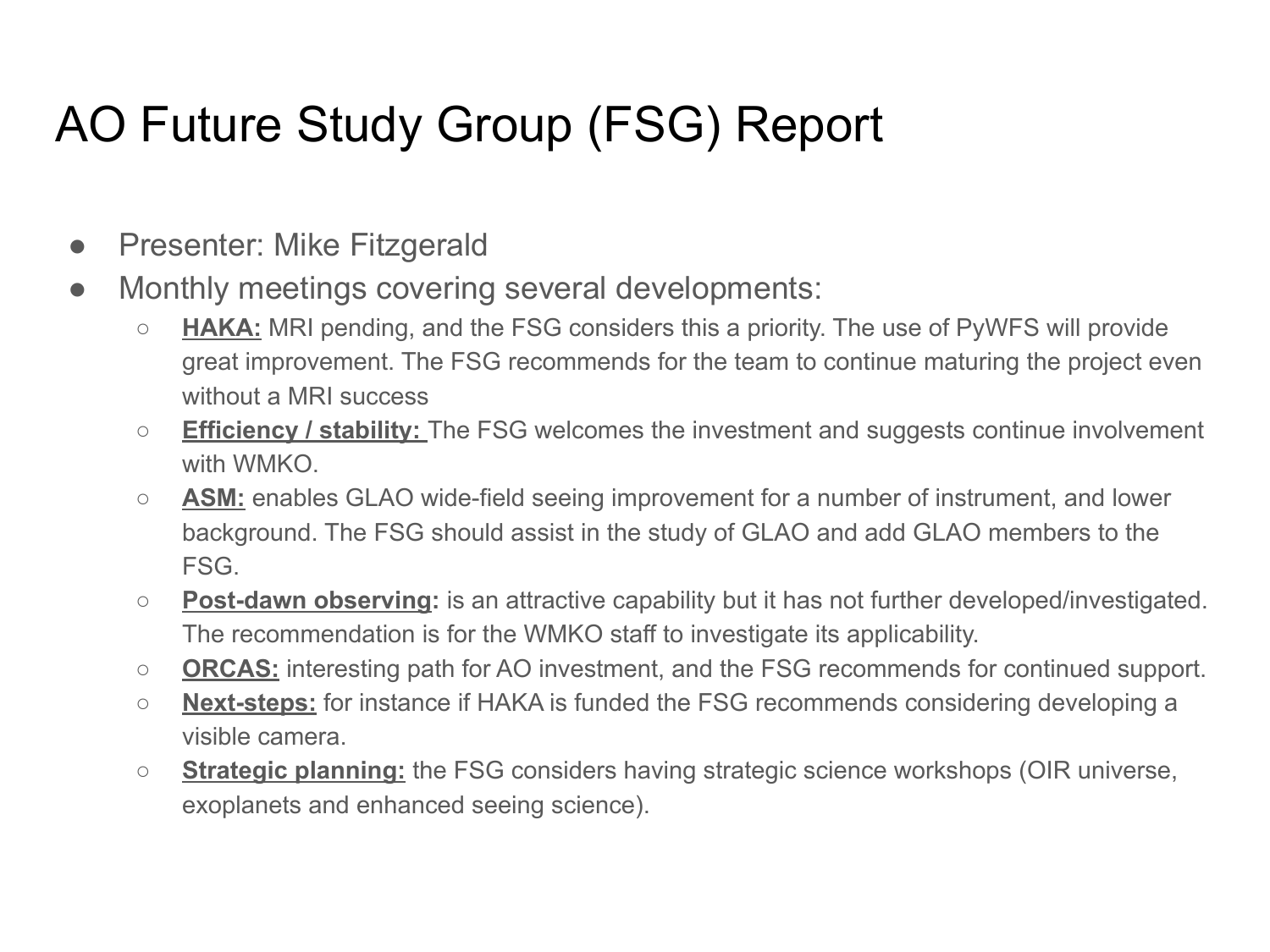### DEIMOS upgrade planning

- Presenter: Evan Kirby
- Upgrade is for entire detector system (detector, dewar, readout).
- Plan had been based on previous (2019) white paper funding to down-select detector and prepare MRI proposal, but asked to stand-down for covid.
- Now asking to SSC consider endorsing fast-track status, and provide money now for the long-lead detector procurement
- Many quality issues in current detectors (functionality, biases and gains, correlated and uncorrelated noise) with about ⅛ of the mosaic currently unusable.
- Detector improvements increase QE/sensitivity, especially in red and blue ends. However, optics limit blue throughput. New detectors have similar format, smaller spatial gap, but larger spectral gap (67 vs. 13 pix). Science team endorsed. Read-out time savings due to lower read noise. Will use Archon controller.
- New dewar will be positioned with hexapod; heritage from ZTF. Dewar design in conceptual stage.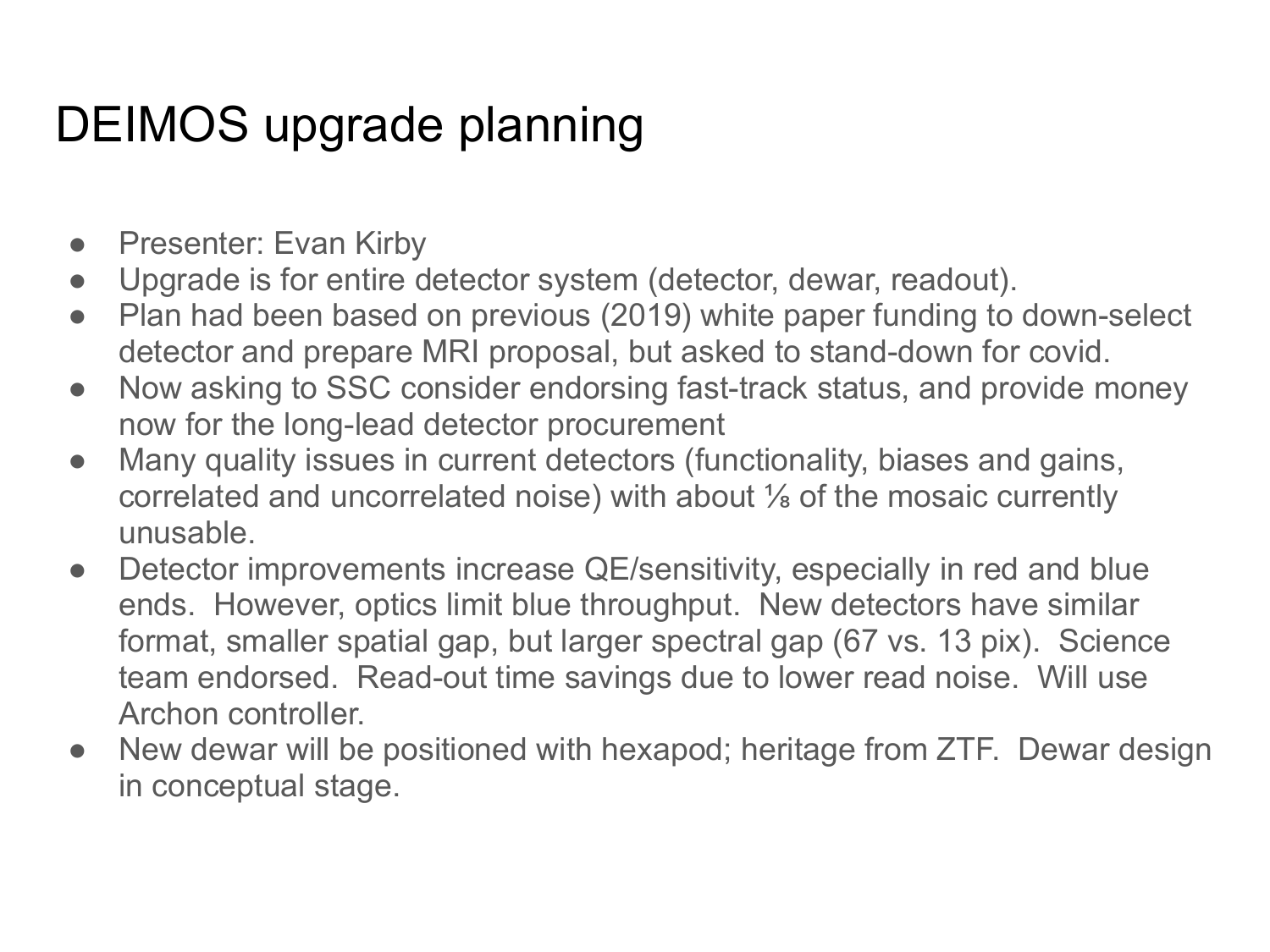#### KWFI

- Presenter: Jeff Cooke
- 0.3-1.0um (ugriz) wide-field imager for Keck prime focus; broad science case.
- Studied cost vs FOV for 1.02 deg diameter (standard) and 0.71 deg diameter (economy) instruments, with recommendation to keep standard.
- Studied science vs FOV with recommendation to keep standard.
- Have a proposed solution for accommodating laser launch telescope and a deployable secondary mirror, to avoid the need for top-end changes.
- Current Phase-A request is for a long list of items: management, optomechanical design, detector/cryostat, camera/mount, filter exchange, DRP, documentation.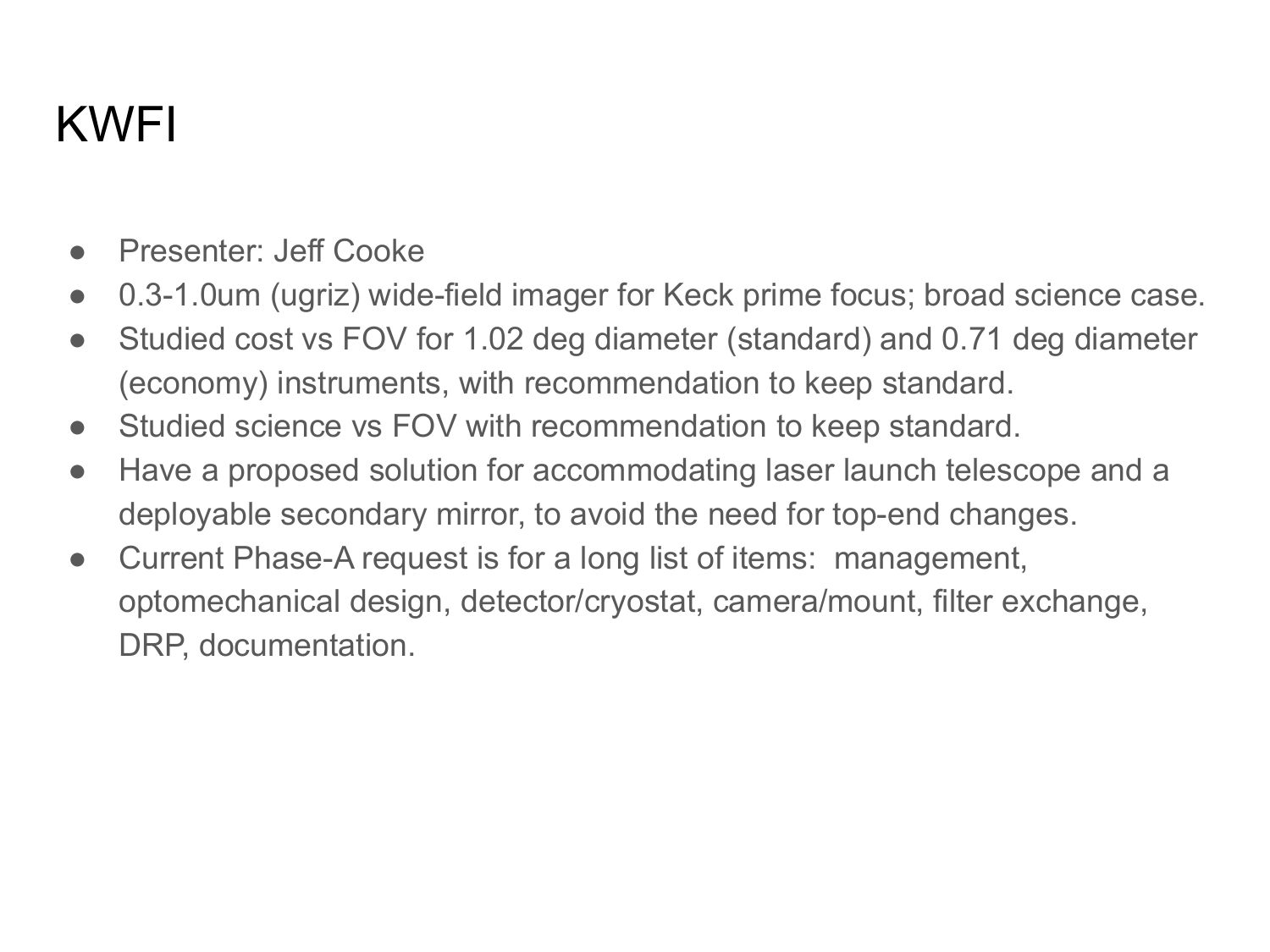## LRIS2

- Presenter: Brad Holden
- Concept study white paper funded by SSC in 2020
- Basic concept: a 2 channel spectrograph with fixed dichroic
	- Collimator is split into two components, with an on-axis field of view. Allows better packing and image quality, better meshing with future GLAO.
	- Re-uses LRIS-B camera and detectors, LRIS-R detector.
	- Current concept uses grisms with VPH or VBG gratings, achieves very high throughput at both low and medium resolution.
- Community engagement:
	- KSM presentation & breakout (2020)
	- Investigated historical use of LRIS using KOA. LRIS2 design guided by historical use
	- Surveyed LRIS users (~60) and forming science team. Blue throughput highly prioritized.
- Goal for 2022 to be ready for conceptual design review
	- Develop science requirements
	- Finalize optical component selection, optical configuration, mechanical designs for key components (including flexure compensation), wavefront sensing, guiding, budget and schedule
- Examining feasibility of adding polarimetry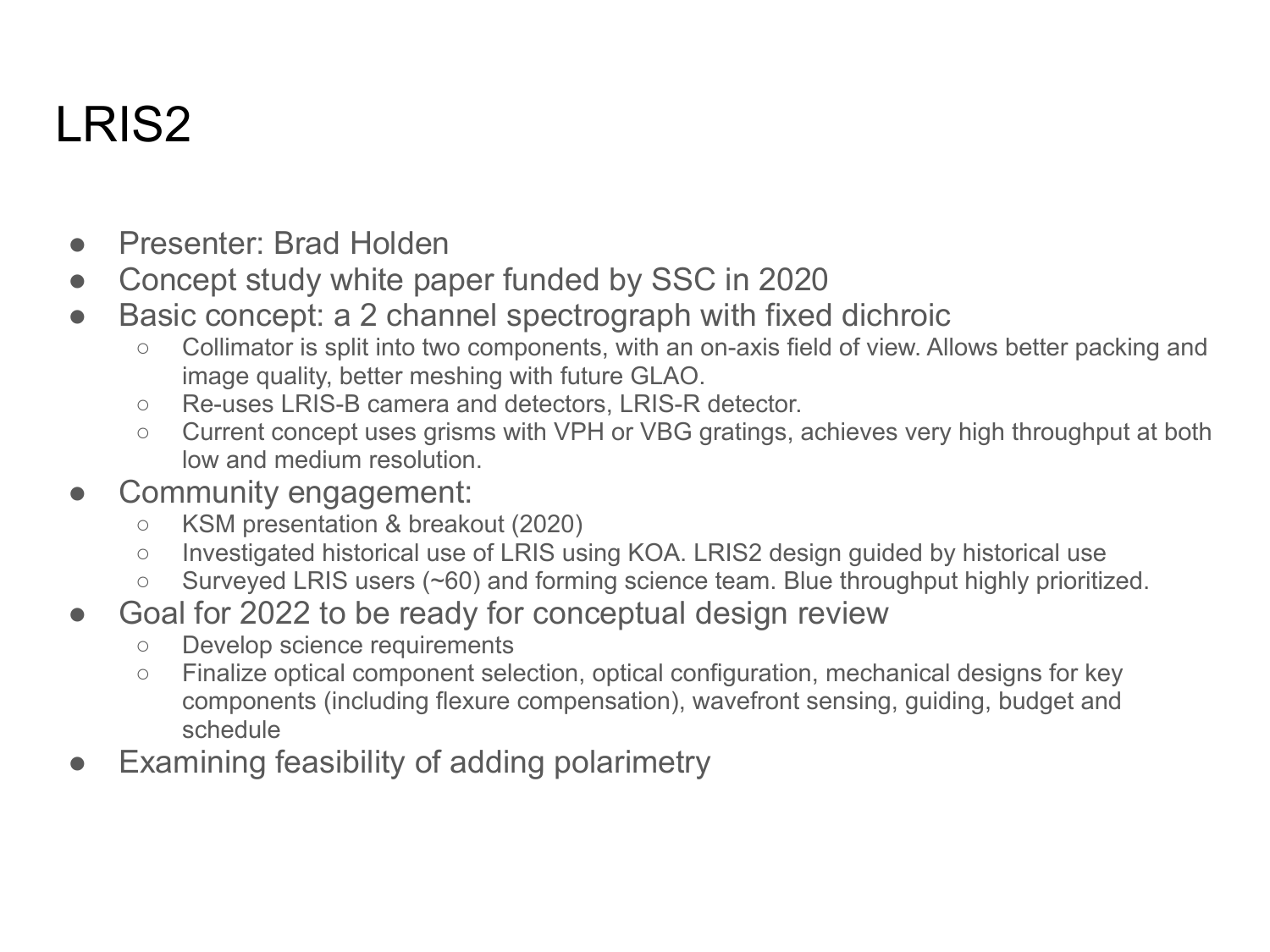# SCALES

- Presenter: Andy Skemer
- 2-5 micron integral field spectrograph, optimized for cold exoplanets
	- Well suited for getting spectra of planets discovered by other methods
	- $\circ$  With HAKA can push to planets with T < 1000 K, down to ~300 K
- Two modes:  $R \sim 200$  and  $R \sim 5000$  with smaller FOV
	- Lenslet array for low-res mode, lenslets + slicer for medium-res mode
- Data simulator and DRP have been developed
- Preparing for PDR in Fall 2021.
- Coronagraph stage built, will be installed in dewar & tested
- Slicer prototype being built
- Working on fast detector readouts
- Receiving 2 flight-spare H2RGs from JWST
- Imager is not part of baseline instrument.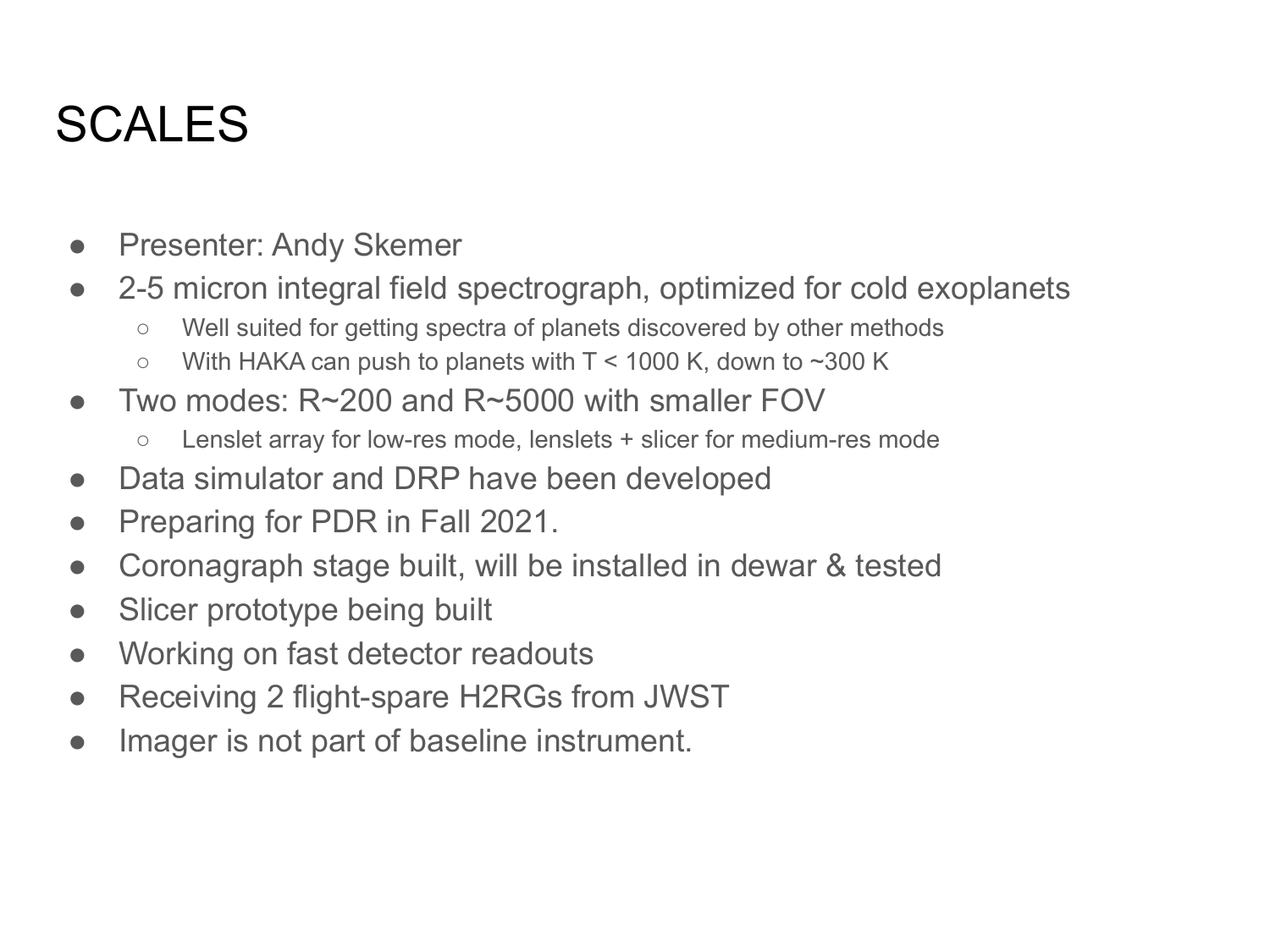# SCALES (continued)

- Imaging channel:
	- Basic design completed but this is not part of the baseline instrument, and not yet funded.
	- Can use one of the JWST detectors for the imager.
	- Developing collaboration with Indian Institute of Astrophysics to develop the imager (minus the detector subsystem), to get involved in exoplanet science and prepare for TMT
- Imager options:
	- NIRC2 replacement: 1-5 micron imager with 1 mas pixels, 20" FOV. May be possible to do 40" FOV with a de-magnifier.
	- Alternative: NIRC2 replacement + visible AO, to take advantage of HAKA/ORCAS. JWST detector works down to 0.6 micron.
	- Could build a 0.6-5 micron imager to Nyquist sample shortest wavelengths. FOV 12".
	- Could still do 20" FOV imaging with OSIRIS, except at LM bands.
	- The finer plate scale is advantageous for the JWST detectors- less sky flux per pixel in L.M bands.
- Need to examine possible loss of wider field thermal IR imaging with NIRC2.
- Using KOA to examine NIRC2 usage.
	- NIRC2 wide field accounts for only 2% of NIRC2 thermal IR frames. Only used ~1x per year.
	- Used for some Solar System targets: Jupiter/Saturn, moons, comets, narrowband imaging
- SCALES team prefers smaller FOV option with visible AO capability.
	- Requesting feedback on FOV options from SSC, and endorsement to move forward with imager